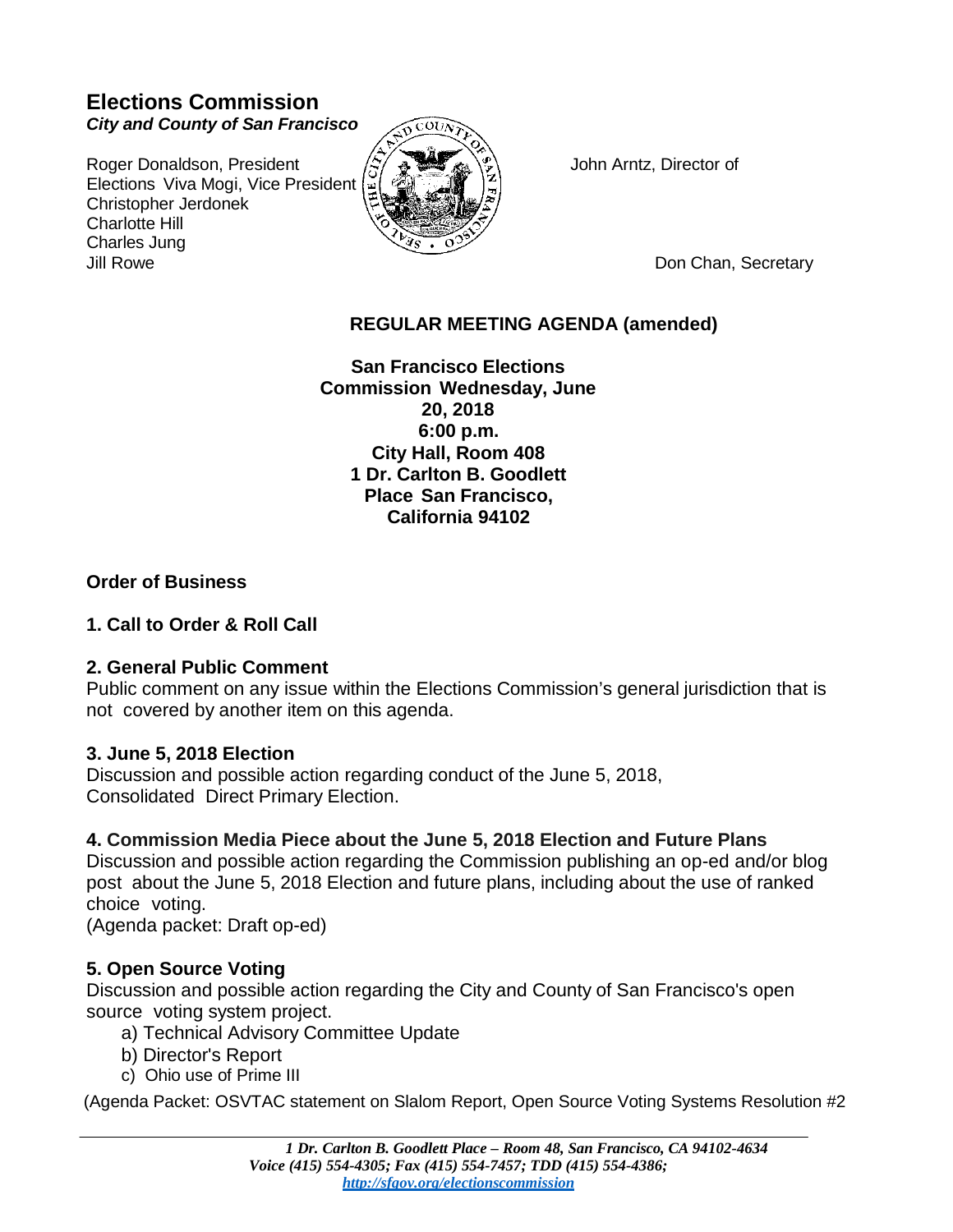(Draft), Comments by David Cary, [the following 3 documents are for Ohio's Prime III system: Instructions on Remote Ballot Marking System, Remote Ballot Marking System certified by Ohio, Directive, use of Remote Ballot Marking System)

#### **6. Commissioners' Reports**

Commissioner reports on topics not covered by another item on this agenda: meetings with public officials; oversight and observation activities; long-range planning for Commission activities and areas of study; proposed legislation which affects elections.

## **7. Director's Report**

Director's Report on topics not covered by another item on this agenda. (Agenda Packet: Director's Report, June 2018: IRIS report, VBM report, Edge report, PV report)

## **8. Commission Social Media, Additional Channel**

Discussion and possible action regarding the Commission creating an account on the online publishing platform called Medium https://medium.com/ .

### **9. Approval of Minutes of Previous Meeting**

Discussion and possible action to approve Minutes for the May 16, 2018 Elections Commission Meeting. (Agenda Packet: Draft Minutes)

### **10. Agenda items for future meetings**

Discussion and possible action regarding items for future agendas.

## **11. Objectives and Process for annual Performance Evaluation Director of Elections**

Discussion and Possible Action regarding the preparation of objectives and process for Performance Evaluation of the Director of Elections

a) Public comment on all matters pertaining to this agenda item.

b) Vote on whether to meet in closed session. (Action)

c) CLOSED SESSION. Closed Session is held pursuant to Brown Act section 54957(b) and Sunshine Ordinance section 67.10(b) to discuss the performance evaluation of a public employee. Discussion and possible action.

d) Discussion and vote pursuant to Sunshine Ordinance section 67.12(a) on whether to disclose any portion of the closed session discussion regarding the public employee performance evaluation. (Action.)

e) If closed session is held, reconvene in open session. Report action taken in closed session as specified in California Government Code §54957.1(a)(5) and San Francisco Administrative Code §67.12(b)(4).

## **Adjournment**

There will be an opportunity for public comment on each agenda item.

Materials contained in the Commission packets for meetings are available for inspection and copying during regular office hours at the Department of Elections, City Hall Room 48. Materials are placed in the Elections Commission's Public Binder no later than 72 hours prior to meetings. Any materials distributed to members of the Elections Commission within 72 hours of the meeting or after the agenda packet has been delivered to the members are available for inspection at the Department of Elections, City Hall Room 48, in the Commission's Public Binder, during normal office hours.

**Cell phones, pagers and similar sound-producing electronic devices:** The ringing of and use of cell phones, pagers and similar sound-producing electronic devices are prohibited at this meeting. The Chair may order the